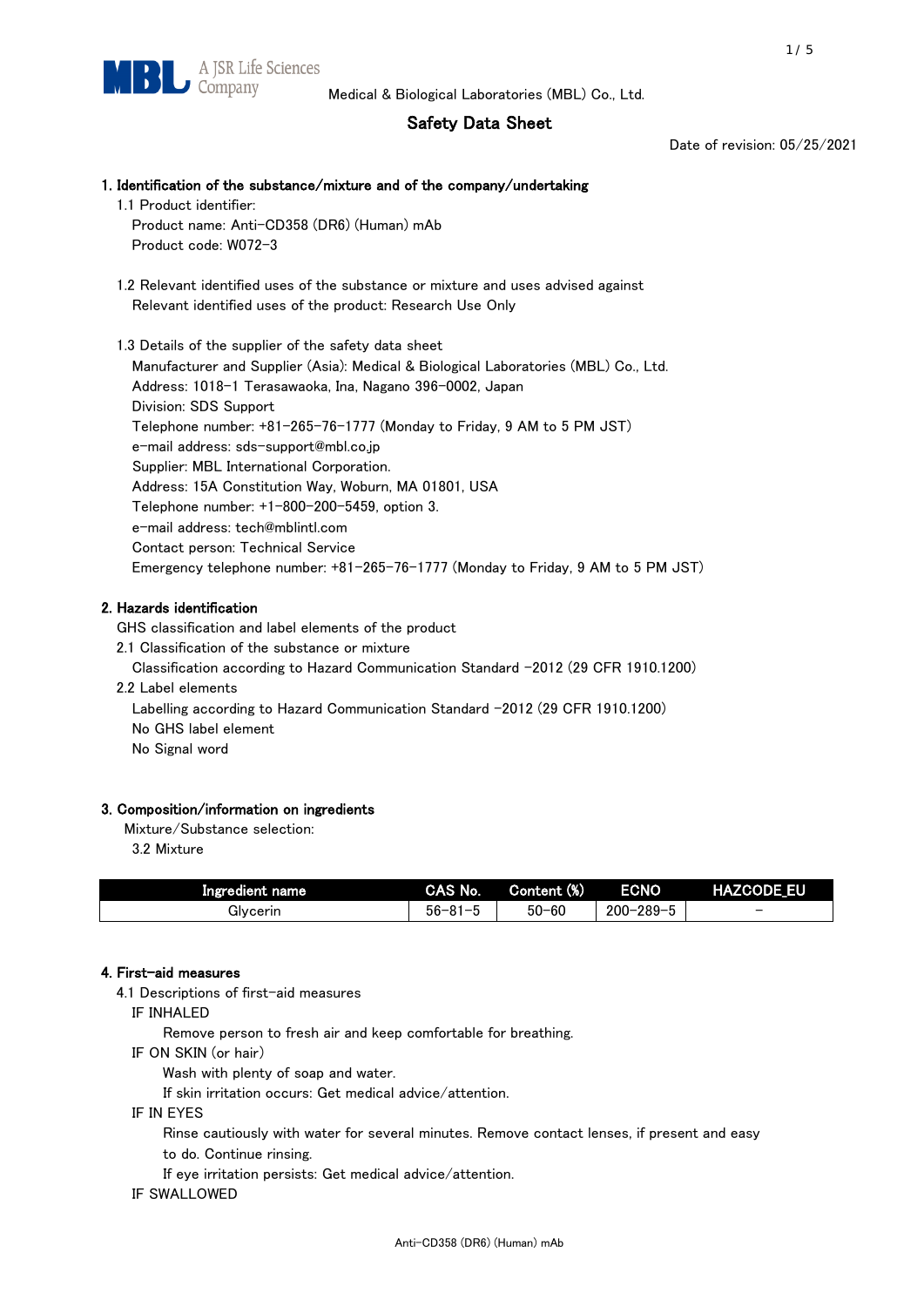Rinse mouth.

## 5. Fire-fighting measures

#### 5.1 Extinguishing media

Suitable extinguishing media

- Use appropriate extinguishing media suitable for surrounding facilities.
- Unsuitable extinguishing media

Unsuitable extinguishing media data is not available.

5.2 Specific hazards arising from the substance or mixture

Specific hazards arising from the substance or mixture is not available.

5.3 Advice for firefighters

Specific fire-fighting measures

Evacuate non-essential personnel to safe area.

#### 6. Accidental release measures

- 6.1 Personnel precautions, protective equipment and emergency procedures Wear proper protective equipment.
- 6.2 Environmental precautions

Prevent spills from entering sewers, watercourses or low areas.

6.3 Methods and materials for containment and cleaning up

- Absorb spill with inert material (dry sand, earth, et al), then place in a chemical waste container.
- 6.4 Reference to other sections

Refer to section 13

### 7. Handling and storage

 7.1 Precautions for safe handling Preventive measures (Safety treatments) Avoid contact with skin. Avoid contact with eyes. Safety measures data is not available. Any incompatibilities data is not available. Advice on general occupational hygiene Do not get in eyes, on skin, or on clothing. Do not eat, drink or smoke when using this product. Wash hands thoroughly after handling. 7.2 Storage Conditions for safe storage Keep container tightly closed.

Keep cool. Protect from sunlight.

Container and packaging materials for safe handling data is not available.

7.3 Specific end use(s)

Research use only.

#### 8. Exposure controls/personal protection

 8.1 Control parameters Adopted value Adopted value in ACGIH is not available. OSHA-PEL (Glycerin)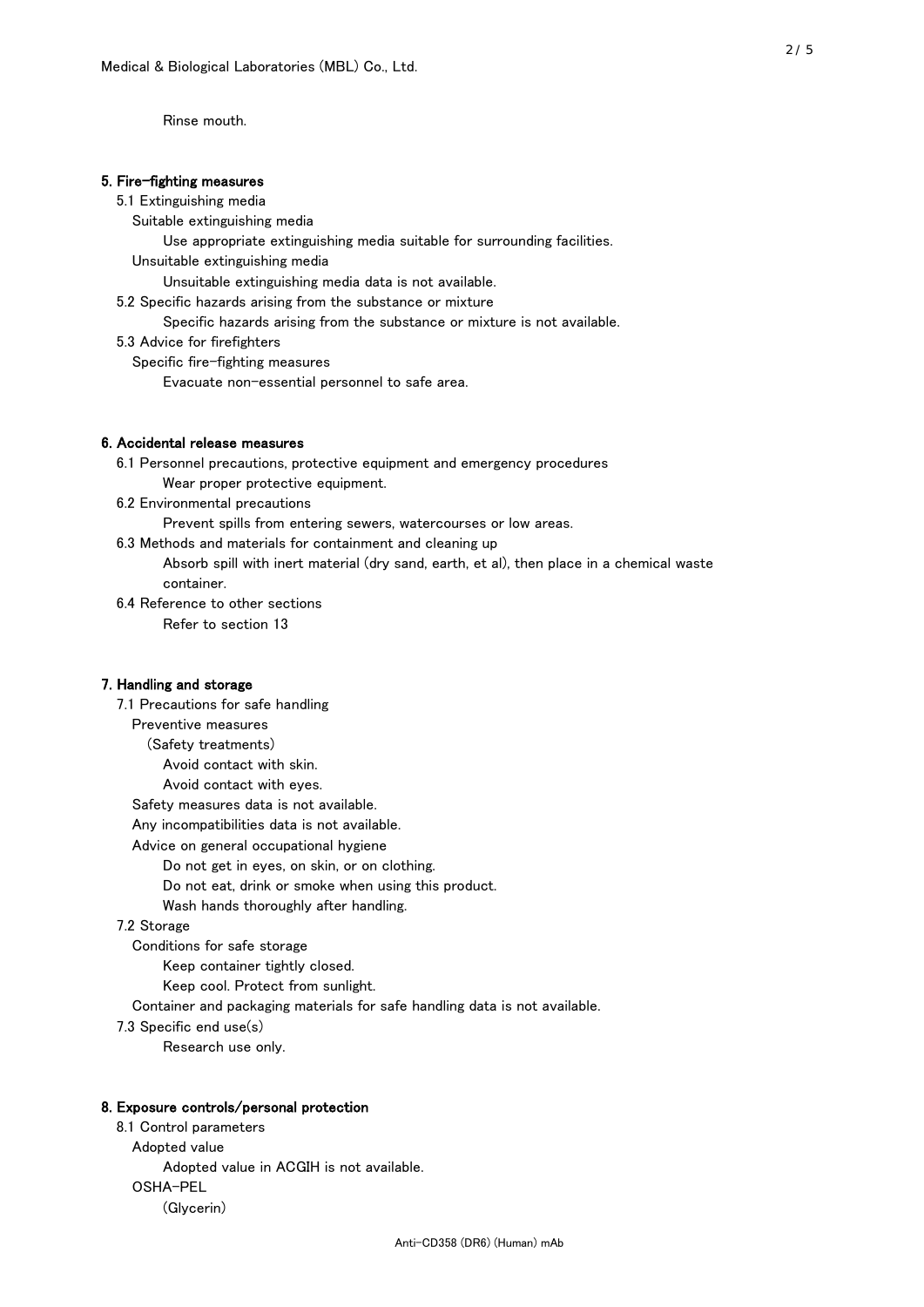TWA: 15mg/m3 (Total dust) TWA: 5mg/m3 (Respirable fraction) NIOSH-REL (Glycerin) See Appendix D 8.2 Exposure controls Appropriate engineering controls Do not use in areas without adequate ventilation. Washing facilities should be available. Individual protection measures Hand protection Wear protective gloves. Eye protection Wear eye/face protection. Skin and body protection Wear protective clothing.

## 9. Physical and Chemical Properties

 9.1 Information on basic physical and chemical properties Physical state: Liquid Color: Colorless Odor data is not available. Melting point/Freezing point data is not available. Boiling point or initial boiling point data is not available. Flammability (gases, liquids and solids) data is not available. Lower and upper explosion limit/flammability limit data is not available. Flash point data is not available. Auto-ignition temperature data is not available. Decomposition temperature data is not available. pH: Neutral Kinematic viscosity data is not available. Solubility: Water solubility: miscible Solubility in solvent data is not available. n-Octanol/water partition coefficient data is not available. Vapor pressure data is not available. Density and/or relative density data is not available. Oxidising properties data is not available. No Particle characteristics data is not available. 9.2 Other information Other information is not available. 10. Stability and Reactivity 10.1 Reactivity Reactivity data is not available. 10.2 Chemical stability

Stable under normal storage/handling conditions.

10.3 Possibility of hazardous reactions

Possibility of hazardous reactions data is not available.

10.4 Conditions to avoid

Conditions to avoid data is not available.

## 10.5 Incompatible materials

Incompatible materials data is not available.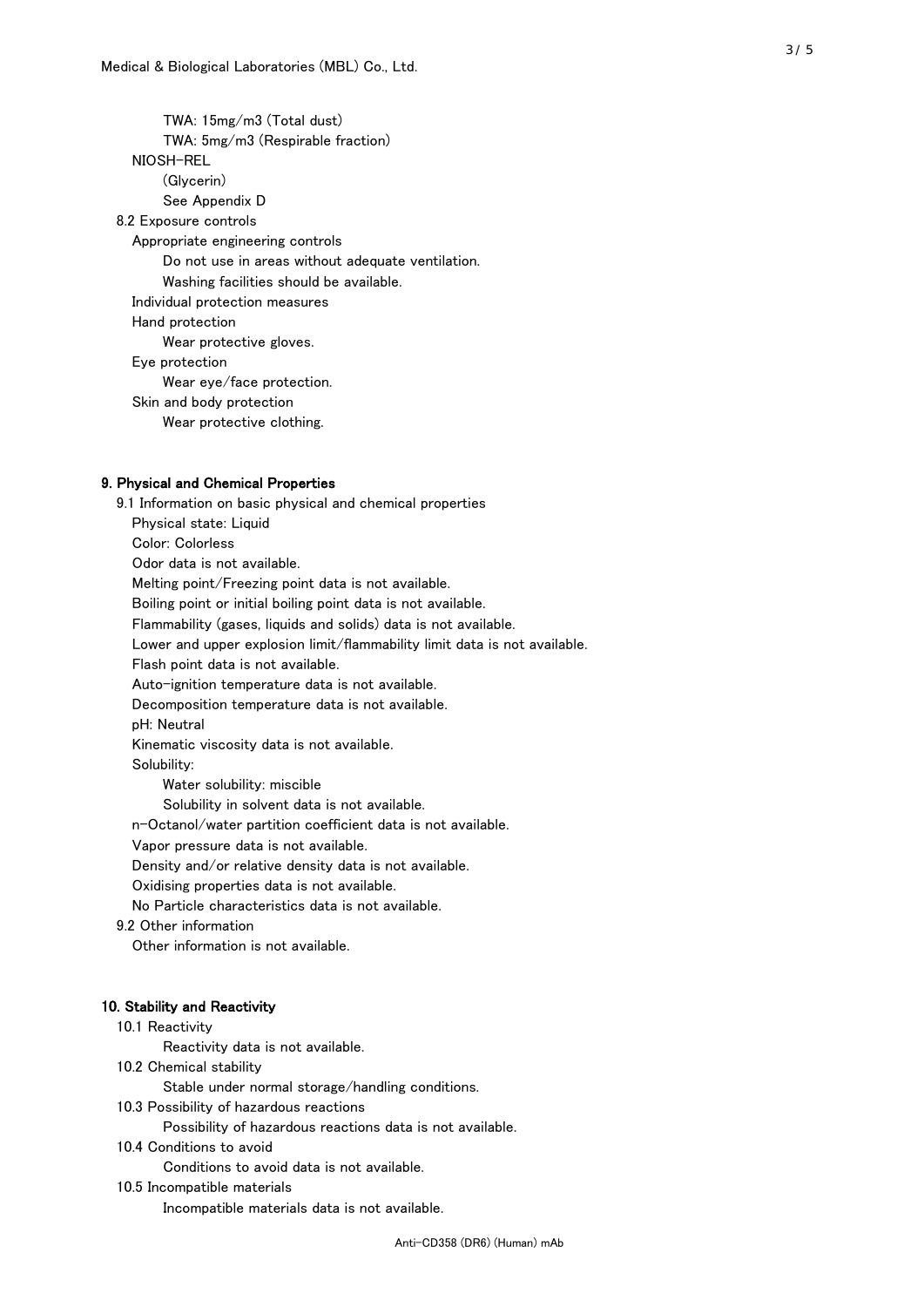10.6 Hazardous decomposition products Hazardous decomposition products data is not available.

## 11. Toxicological Information

 11.1 Information on toxicological effects Acute toxicity data is not available. Irritant properties Skin corrosion/irritation data is not available. Serious eye damage/irritation data is not available. Allergenic and sensitizing effects data is not available. Mutagenic effects data is not available. Carcinogenic effects data is not available. Teratogenic effects data is not available. Reproductive toxicity data is not available. STOT

STOT-single exposure data is not available.

STOT-repeated exposure data is not available.

Aspiration hazard data is not available.

#### 12. Ecological Information

12.1 Ecotoxicity

Ecotoxicity data is not available.

Water solubility

(Glycerin)

miscible (ICSC, 2006)

12.2 Persistence and degradability

Persistence and degradability data is not available.

12.3 Bioaccumulative potential

(Glycerin)

log Pow=-1.76 (ICSC, 2006)

12.4 Mobility in soil

Mobility in soil data is not available.

12.7 Other adverse effects

Ozone depleting chemical data is not available.

#### 13. Disposal considerations

 Description of waste residues and information on their safe handling and methods of disposal, including the disposal of any contaminated packaging

13.1 Waste treatment methods

Dispose of contents/container in accordance with local/national regulation.

Contaminated packing

Dispose of container after using the contents completely.

#### 14. Transport Information

 UN No., UN CLASS 14.1 UN No. or ID No.: Not applicable Not applicable to IMDG Code Not applicable to IATA Dangerous Goods Regulations

 14.5 Environmental hazards MARPOL Annex III - Prevention of pollution by harmful substances Marine pollutants (yes/no): no